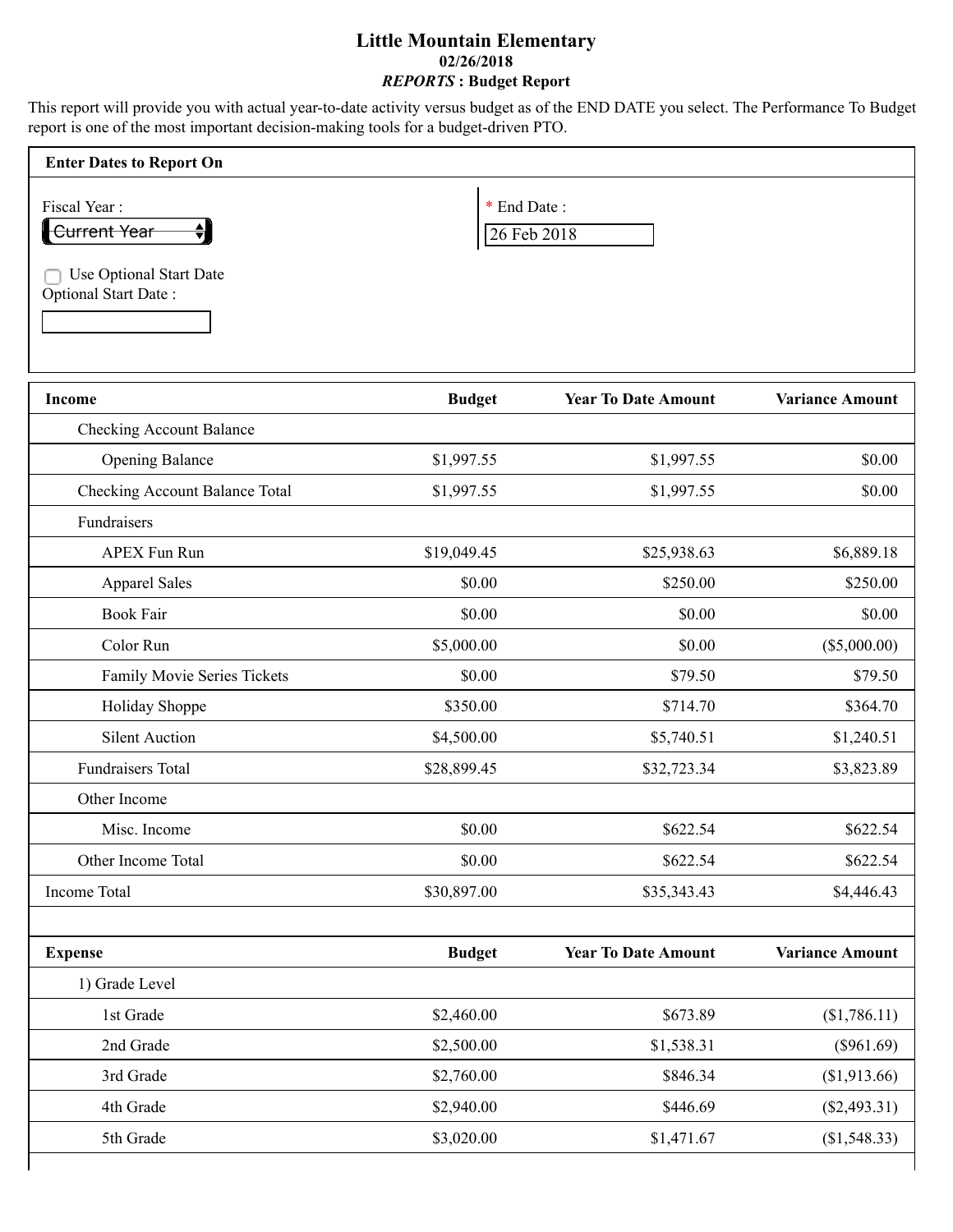| 1) Grade Level Total                  | \$13,680.00 | \$4,976.90 | $(\$8,703.10)$ |
|---------------------------------------|-------------|------------|----------------|
| 2) Specials                           |             |            |                |
| Art & Art Club                        | \$800.00    | \$822.26   | \$22.26        |
| Autism Spectrum Disorder              | \$150.00    | \$125.79   | (\$24.21)      |
| <b>Emotional/Behavioral Disorders</b> | \$150.00    | \$0.00     | (\$150.00)     |
| English As A Second Language          | \$150.00    | \$81.13    | (\$68.87)      |
| Gifted/Talented                       | \$150.00    | \$103.97   | $(\$46.03)$    |
| Learning Disabilities                 | \$450.00    | \$0.00     | (\$450.00)     |
| Media                                 | \$500.00    | \$266.94   | $(\$233.06)$   |
| Music                                 | \$500.00    | \$0.00     | $(\$500.00)$   |
| Nurse                                 | \$150.00    | \$31.11    | (\$118.89)     |
| Physical Education                    | \$500.00    | \$71.76    | $(\$428.24)$   |
| Reading                               | \$150.00    | \$109.93   | $(\$40.07)$    |
| Social Work                           | \$300.00    | \$0.00     | $(\$300.00)$   |
| Speech                                | \$225.00    | \$0.00     | $(\$225.00)$   |
| Technology                            | \$500.00    | \$45.48    | $(\$454.52)$   |
| Title One                             | \$150.00    | \$0.00     | (\$150.00)     |
| 2) Specials Total                     | \$4,825.00  | \$1,658.37 | $(\$3,166.63)$ |
| 3) Events                             |             |            |                |
| <b>Bingo Night</b>                    | \$400.00    | \$202.14   | (\$197.86)     |
| Grandparent's Day                     | \$500.00    | \$0.00     | (\$500.00)     |
| Reading Night                         | \$175.00    | \$55.24    | (\$119.76)     |
| 3) Events Total                       | \$1,075.00  | \$257.38   | (\$817.62)     |
| 4) Other Enrichment                   |             |            |                |
| <b>Bus Safety</b>                     | \$100.00    | \$41.13    | (\$58.87)      |
| <b>DARE Graduation Shirts</b>         | \$1,057.00  | \$994.08   | $(\$62.92)$    |
| Die Cut Rollers & Trays               | \$300.00    | \$0.00     | $(\$300.00)$   |
| Eastview Extravaganza                 | \$200.00    | \$45.83    | (\$154.17)     |
| <b>Student Emergency Fund</b>         | \$100.00    | \$0.00     | (\$100.00)     |
| 4) Other Enrichment Total             | \$1,757.00  | \$1,081.04 | $(\$675.96)$   |
| 5) Staff Appreciation                 |             |            |                |
| <b>Staff Appreciation</b>             | \$1,400.00  | \$0.00     | (\$1,400.00)   |
| 5) Staff Appreciation Total           | \$1,400.00  | \$0.00     | (\$1,400.00)   |
| 6) PTO Operations                     |             |            |                |
| <b>Bank Fees</b>                      | \$0.00      | \$0.61     | \$0.61         |
| Memberships & Dues                    | \$350.00    | \$0.00     | $(\$350.00)$   |
| Misc. Operating Expenses              | \$300.00    | \$129.00   | (\$171.00)     |